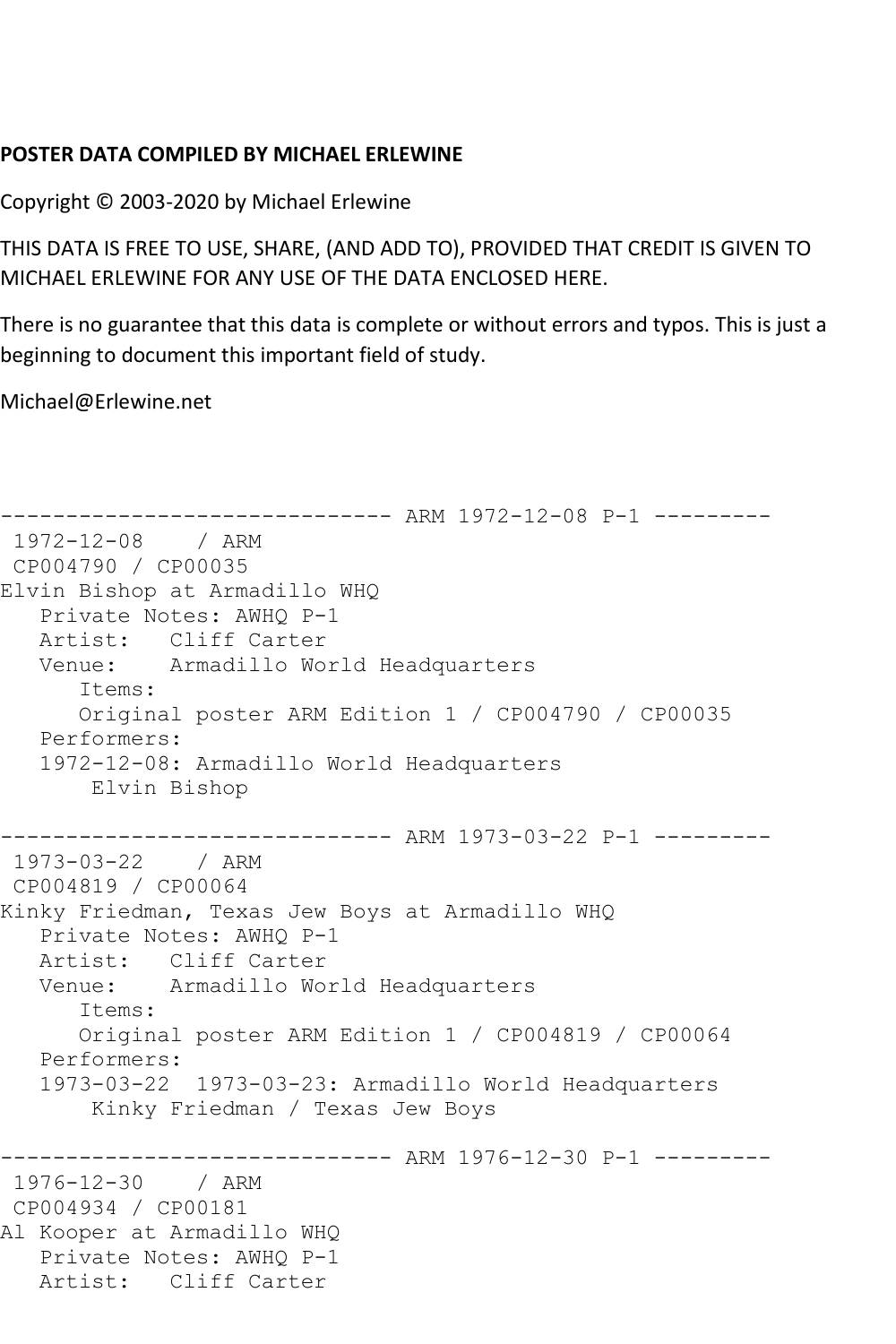Venue: Armadillo World Headquarters Items: Original poster ARM Edition 1 / CP004934 / CP00181 ARM / CP018652 / THJME0154 Performers: 1976-12-30: Armadillo World Headquarters Al Kooper --------------- ARM 1977-01-27 P-1 ---------1977-01-27 / ARM CP004936 / CP00183 Gil Scott-Heron, David Fathead Newman at Armadillo WHQ Notes:  $S = 4.00$  Private Notes: AWHQ P-1 Artist: Cliff Carter Venue: Armadillo World Headquarters Items: Original poster ARM Edition 1 / CP004936 / CP00183 Performers: 1977-01-27: Armadillo World Headquarters Gil Scott-Heron / David Fathead Newman ------------------------------ ARM 1977-02-26 P-1 --------- 1977-02-26 / ARM CP004948 / CP00195 Arlo Guthrie at Armadillo WHQ Private Notes: AWHQ P-1 Artist: Cliff Carter Venue: Armadillo World Headquarters Items: Original poster ARM Edition 1 / CP004948 / CP00195 ARM / CP015286 / ME0433 Performers: 1977-02-26: Armadillo World Headquarters Arlo Guthrie ------------------------------ ARM 1977-04-27 P-1 --------- 1977-04-27 / ARM CP004960 / CP00207 Balcones Fault, Mexican Revolution at Armadillo WHQ Private Notes: AWHQ P-1 Artist: Cliff Carter Venue: Armadillo World Headquarters Items: Original poster ARM Edition 1 / CP004960 / CP00207 Performers: 1977-04-27: Armadillo World Headquarters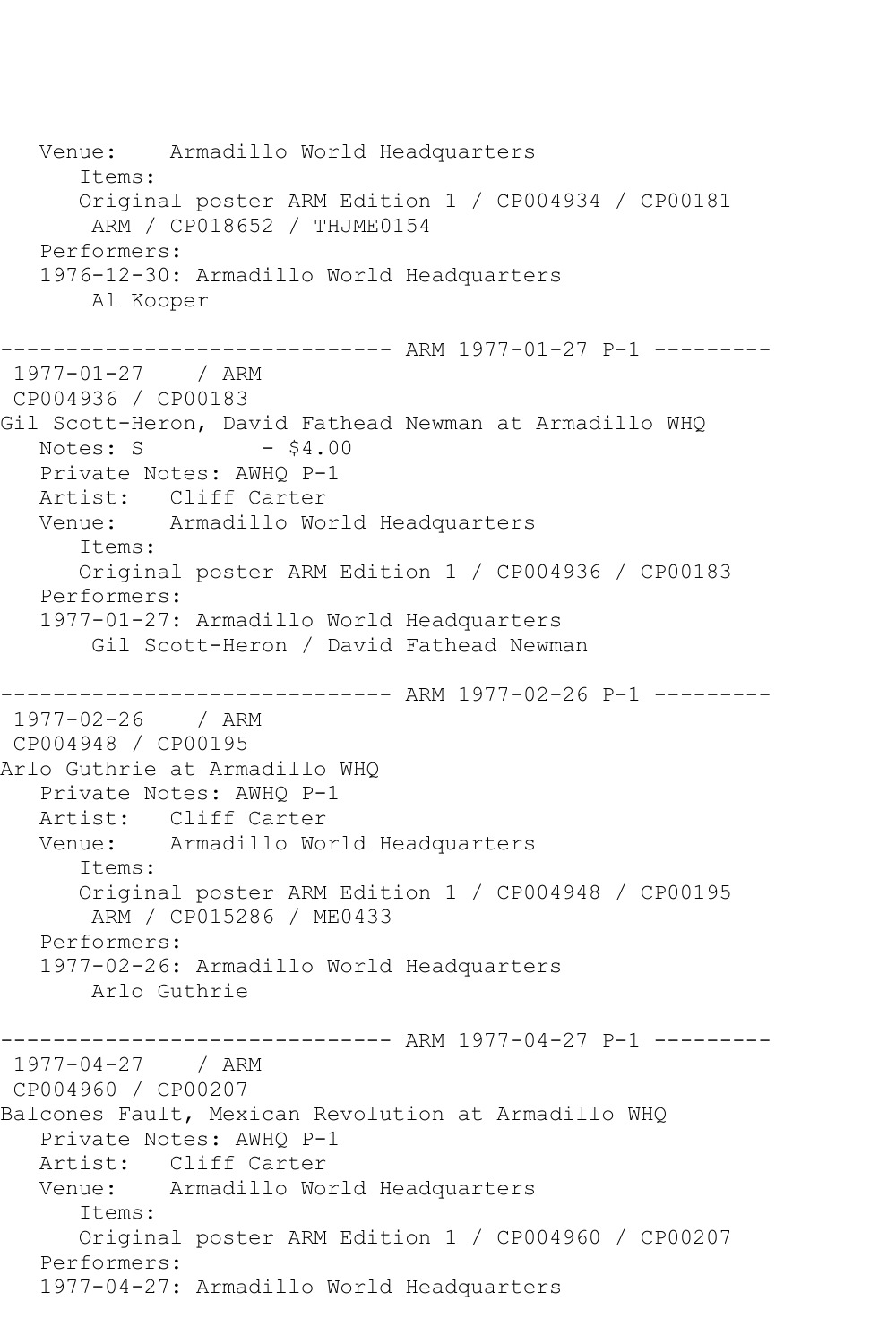Balcones Fault / Mexican Revolution / Reuben Ramos ------------------------------ ARM 1977-06-23 P-1 --------- 1977-06-23 / ARM CP004966 / CP00213 Journey, Wommack Brothers at Armadillo WHQ Private Notes: AWHQ P-1 Artist: Cliff Carter Venue: Armadillo World Headquarters Items: Original poster ARM Edition 1 / CP004966 / CP00213 ARM / CP015073 / ME0220 Performers: 1977-06-23: Armadillo World Headquarters Journey / Wommack Brothers ------------------------------ ARM 1977-07-08 P-1 --------- 1977-07-08 / ARM CP004967 / CP00214 James Cotton Blues Band, Jimmie Vaughan at Armadillo WHQ Private Notes: AWHQ P-1 Artist: Cliff Carter<br>Venue: Armadillo Wo Armadillo World Headquarters Items: Original poster ARM Edition 1 / CP004967 / CP00214 ARM / CP019868 / XJ001 Performers: 1977-07-08: Armadillo World Headquarters James Cotton Blues Band / Jimmie Ray Vaughan / Fabulous Thunderbirds ------------------------------ ARM 1977-09-16 P-1 --------- 1977-09-16 / ARM CP005157 / CP00404 Brewer and Shipley at Armadillo WHQ Private Notes: AWHQ P-1 Artist: Cliff Carter Venue: Armadillo World Headquarters Items: Original poster ARM Edition 1 / CP005157 / CP00404 Performers: 1977-09-16: Armadillo World Headquarters Brewer and Shipley ------------------------------ ARM 1977-10-02 P-1 --------- 1977-10-02 / ARM CP005156 / CP00403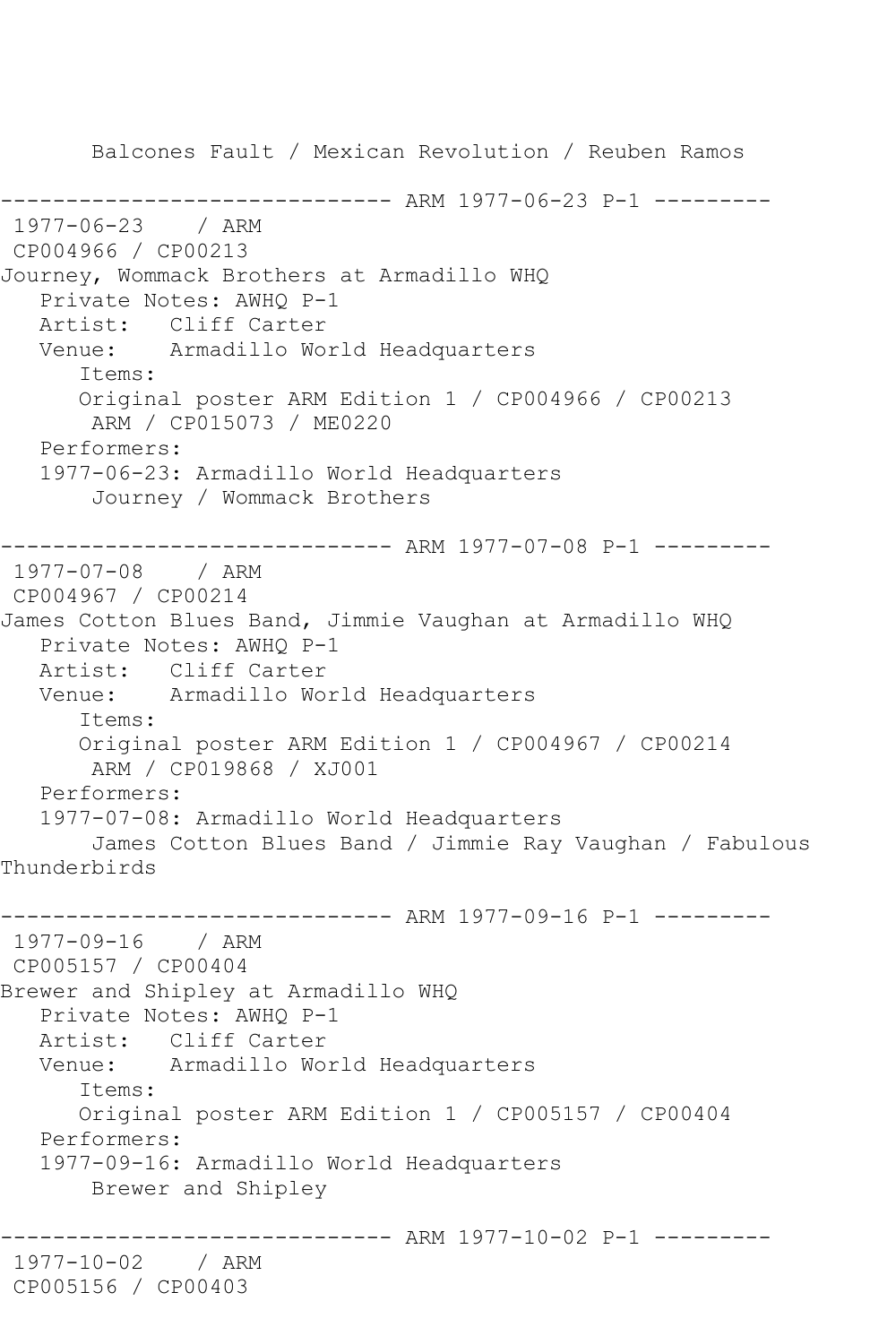Southside Johnny, Asbury Jukes at Armadillo WHQ Private Notes: AWHQ P-1 Artist: Cliff Carter Venue: Armadillo World Headquarters Items: Original poster ARM Edition 1 / CP005156 / CP00403 Performers: 1977-10-02: Armadillo World Headquarters Southside Johnny / Asbury Jukes ------------------------------ ARM 1977-12-09 P-1 --------- 1977-12-09 / ARM CP005150 / CP00397 Balcones Fault at Armadillo WHQ Private Notes: AWHQ P-1 Artist: Cliff Carter Venue: Armadillo World Headquarters Items: Original poster ARM Edition 1 / CP005150 / CP00397 Performers: 1977-12-09 1977-12-10: Armadillo World Headquarters Balcones Fault ------------------------------ ARM 1977-12-17 P-1 --------- 1977-12-17 / ARM CP019887 / XJ020 2nd Annual Christmas Bazaar at Armadillo WHQ Series: 2nd Annual Artist: Cliff Carter Venue: Armadillo World Headquarters Items: Original poster ARM Edition 1 / CP019887 / XJ020 Performers: 1977-12-17: Armadillo World Headquarters Christmas Bazaar ------------------------------ ARM 1978-01-27 P-1 --------- 1978-01-27 / ARM CP004937 / CP00184 Sam Rivers, David Holland at Armadillo WHQ Private Notes: AWHQ P-1 Artist: Cliff Carter Venue: Armadillo World Headquarters Items: Original poster ARM Edition 1 / CP004937 / CP00184 ARM / CP018641 / THJME0143 Performers: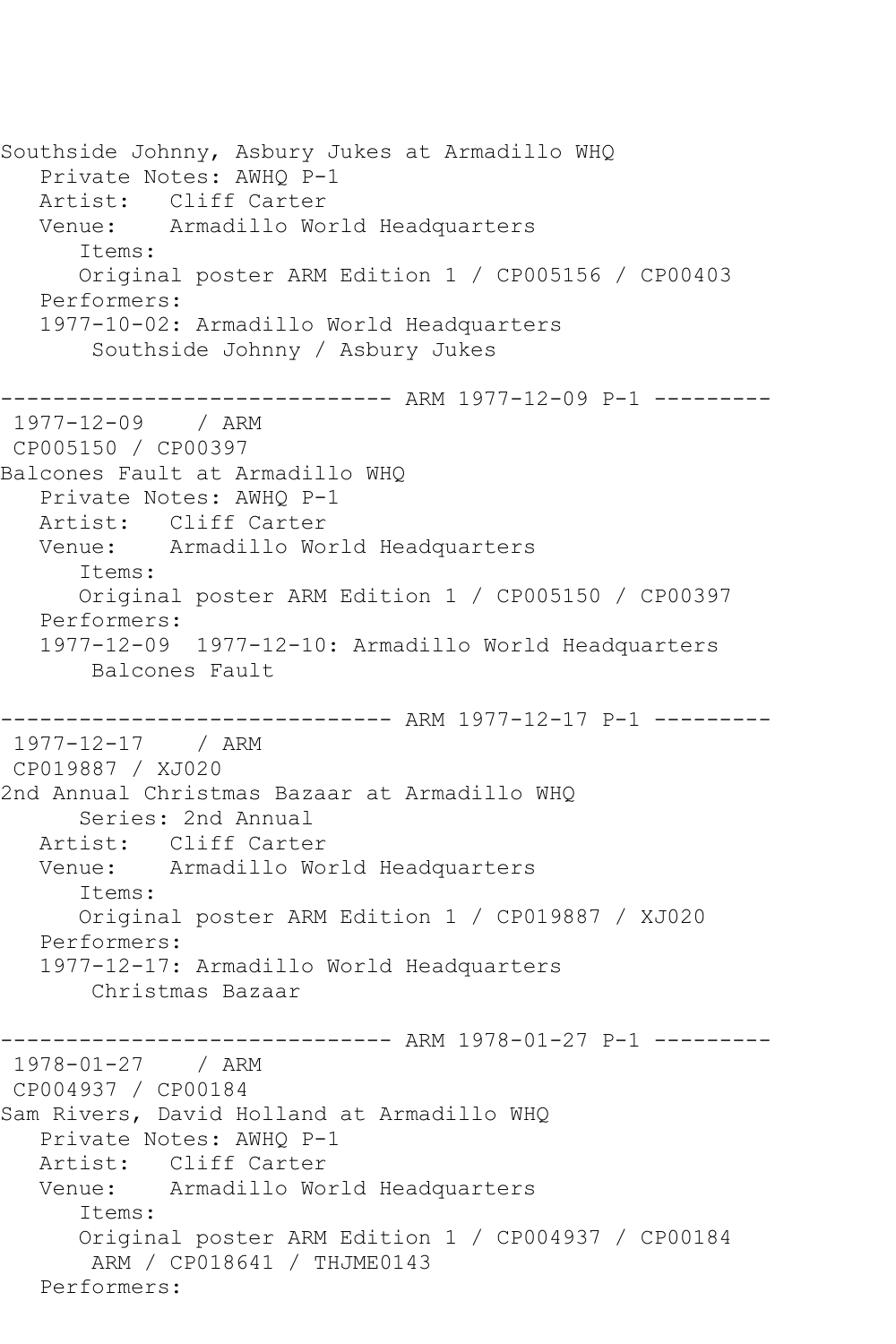1978-01-27: Armadillo World Headquarters Sam Rivers / David Holland / Barry Altschul ------------------------------ ARM 1978-01-29 P-1 --------- 1978-01-29 / ARM CP005146 / CP00393 Roy Buchanan, Bugs Henderson at Armadillo WHQ Private Notes: AWHQ P-1 Artist: Cliff Carter Venue: Armadillo World Headquarters Items: Original poster ARM Edition 1 / CP005146 / CP00393 ARM / CP019890 / XJ023 Performers: 1978-01-29: Armadillo World Headquarters Roy Buchanan / Bugs Henderson ------------------------------ ARM 1978-02-02 P-1 --------- 1978-02-02 / ARM CP005145 / CP00392 Eddie Harris, James Polk at Armadillo WHQ Private Notes: AWHQ P-1 Artist: Cliff Carter Venue: Armadillo World Headquarters Items: Original poster ARM Edition 1 / CP005145 / CP00392 ARM / CP018643 / THJME0145 Performers: 1978-02-02: Armadillo World Headquarters Eddie Harris / James Polk ------------------------------ ARM 1978-02-17 P-1 --------- 1978-02-17 / ARM CP005143 / CP00390 Ramones, Runaways at Armadillo WHQ Private Notes: AWHQ P-1 Artist: Cliff Carter Venue: Armadillo World Headquarters Items: Original poster ARM Edition 1 / CP005143 / CP00390 Performers: 1978-02-17: Armadillo World Headquarters Ramones / Runaways ------------------------------ ARM 1978-03-31 P-1 --------- 1978-03-31 / ARM CP005133 / CP00380